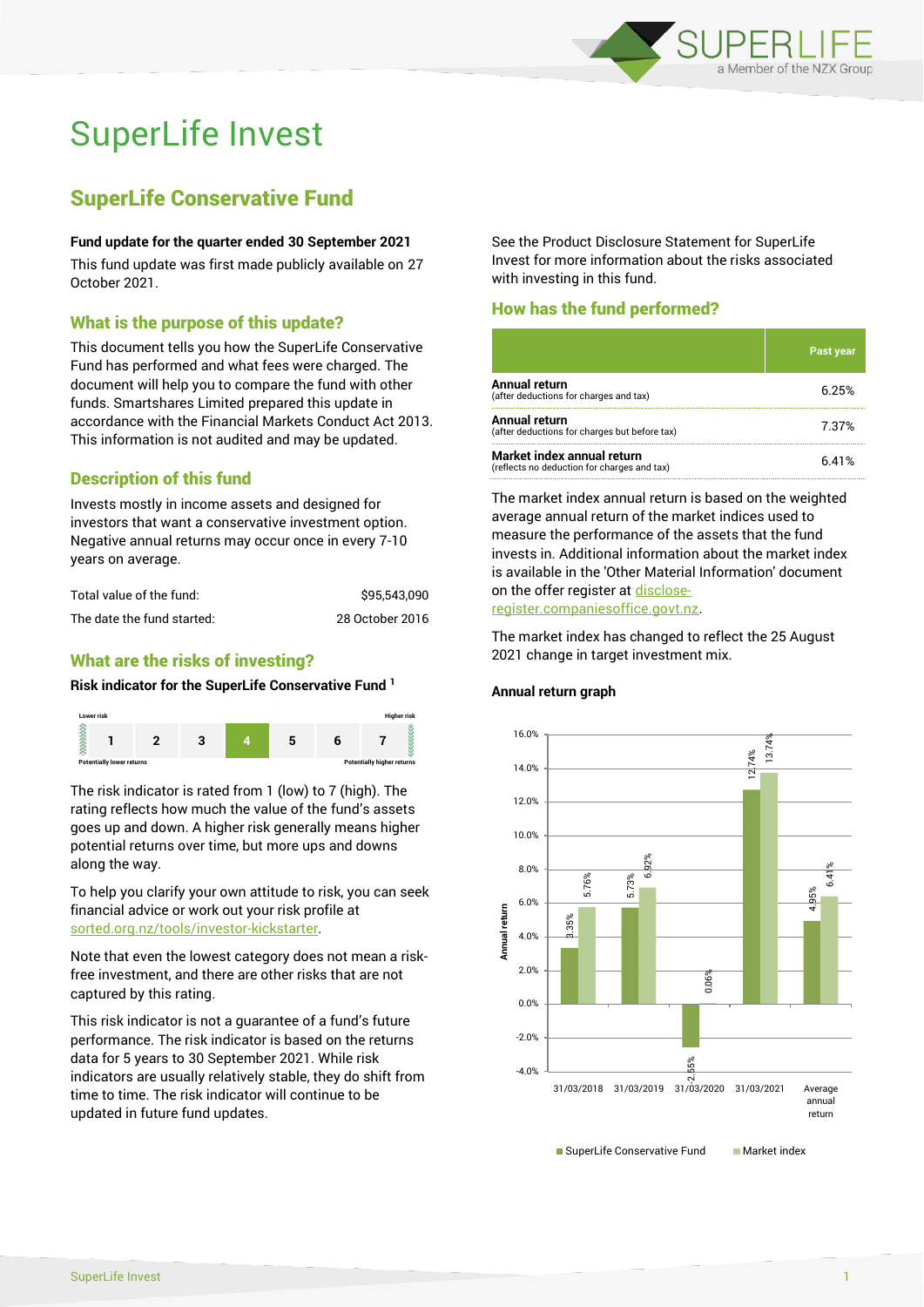

This shows the return after fund charges and tax for each year ending 31 March since the fund started. The last bar shows the average annual return since the fund started, up to 30 September 2021.

**Important:** This does not tell you how the fund will perform in the future.

Returns in this update are after tax at the highest prescribed investor rate (PIR) of tax for an individual New Zealand resident. Your tax may be lower.

## What fees are investors charged?

Investors in the SuperLife Conservative Fund are charged fund charges. In the year to 31 March 2021 these were:

|                                                       | % per annum of fund's<br>net asset value |  |  |
|-------------------------------------------------------|------------------------------------------|--|--|
| <b>Total fund charges</b>                             | 0.47%                                    |  |  |
| Which are made up of:                                 |                                          |  |  |
| <b>Total management and administration</b><br>charges | 0.47%                                    |  |  |
| Including:                                            |                                          |  |  |
| Manager's basic fee                                   | 0.46%                                    |  |  |
| Other management and<br>administration charges        | 0.01%                                    |  |  |
| Other charges                                         | Dollar amount per investor               |  |  |
| Administration fee                                    | з<br>\$12 per annum                      |  |  |

Investors may also be charged individual action fees for specific actions or decisions (for example, if an investor has a financial adviser and has agreed to pay a fee to the adviser for providing financial advice). See the Product Disclosure Statement for SuperLife Invest for more information about those fees.

The fees set out above include GST where applicable.

Small differences in fees and charges can have a big impact on your investment over the long term.

## Example of how this applies to an investor

Jess had \$10,000 in the fund at the start of the year and did not make any further contributions. At the end of the year, Jess received a return after fund charges were deducted of \$625 (that is 6.25% of her initial \$10,000). Jess paid other charges of \$12. This gives Jess a total return after tax of \$613 for the year.

### What does the fund invest in?

#### **Actual investment mix**

This shows the types of assets that the fund invests in.



#### **Target investment mix**

This shows the mix of assets that the fund generally intends to invest in.

| <b>Asset Category</b>        | <b>Target asset mix</b> |
|------------------------------|-------------------------|
| Cash and cash equivalents    | 21.00%                  |
| New Zealand fixed interest   | 20.00%                  |
| International fixed interest | 29.00%                  |
| Australasian equities        | 5.00%                   |
| International equities       | 15.00%                  |
| Listed property              | 5.00%                   |
| Unlisted property            |                         |
| Commodities                  |                         |
| Other                        | 5.00%                   |